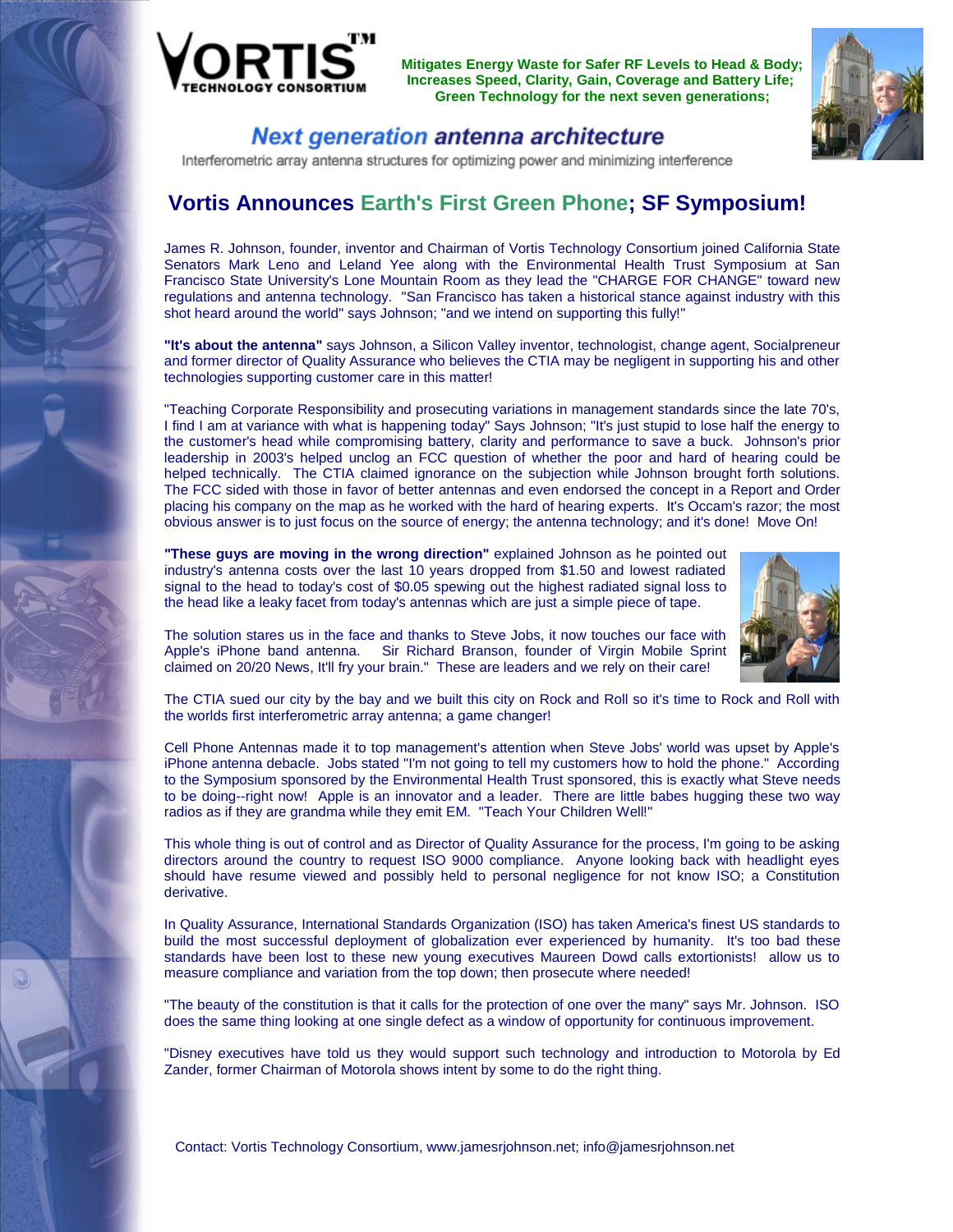

## Next generation antenna architecture

Interferometric array antenna structures for optimizing power and minimizing interference

We intend on presenting this amicus brief to help federal courts view this matter and navigate smoke, mirrors and now clouds of service we have seen centralized industry. When industry claims "if we educate people, they'll be confused," I've got to draw the line. This is insanity and enough is enough; it's time to **Wake Up America** and let our leaders know we have a **"Right To Know"**

Please step up to the plate and end this debate!

#### **The message of the Symposium is "we are seeing truth and it isn't being shared!"**

We are here to help Ellie and others in the "Right To Know" ordinance and we say America grew to dominate the world because we have a can do attitude! We can pursue our dreams free of constraints and safely at the same time. It's time to find out what happened to the \$2 billion in cost savings from cheaper antennas? This sounds like a typical Tyco Debacle. The FCC is we the people, and the CTIA declares they are self policed!.

If so, their ISO records will reflect Best Practice FMEA records on what they did to close this question in the context of the agreements we have in place today.

The obvious elephant in the room is the 30 million customers complaining along with epidemiological evidence showing serious problems. This is a customer complaint?

This statement points to non conformance to ISO standards; enough to decertify the industry while causing serious market share drop from lost opportunities due to mishandling customer complaints. This is enough to drop market share 1%.

Johnson shared his wins against the CTIA when the FCC supported the hard of hearing in 2003 as they ordered this industry to come up with new antenna technology for reducing signal strength to the head by reshaping it. "Industry has been confused ever since. The historical order is a calibration point to the level of Management Variation I have seen from the CTIA's confusion" cites Johnson.

#### **Environmental Health Trust**



The Symposium at the University of San Francisco was sponsored by Debra Davis, an epidemiologist who studied the records and later founded the Environmental Health trust to create change.

Her work as an advisor in Washington led to her receiving a Nobel Laureate with Al Gore on Global Climate Change as she recently brought forth epidemiological data concerning the matter in an article published by Green America. The general message of the Symposium

was that the preponderance of evidence seems pretty clear with all the epidemiological studies reflecting higher rates of nearly every type of cancer when studied over 10 years.

"The real hero's though were those who organized the event and brought all of us together" says Mr. Johnson.

Mr. Zack Marks, student and son of Alan Marks did this in honor of his father, who contracted brain cancer accredited to his use of the cell phone.

Zack's mother, Ellie Marks is the good wife who worked directly with Mayor Newsome to write the legislation. Ellie has been known nationally and notoriously as the leader of this no nonsense movement toward warnings and legislation. Ellie and friends have been leading ideas in the halls of Congress, Washington, Sacramento and San Francisco where she originated the powerful legislation that put the CTIA and my city by the bay in dissonance when my city by the bay ordered that industry start educating the customer on safety.

"I am honored," said Mr. Johnson, "to have been invited as a commercial entity with a larger more important stake at hand." "We want to launch a product showing people are interested and could



"Earth's First Green Phone

Vortis is so green, it makes other greens <mark>blue!</mark>







Contact: Vortis Technology Consortium, www.jamesrjohnson.net; info@jamesrjohnson.net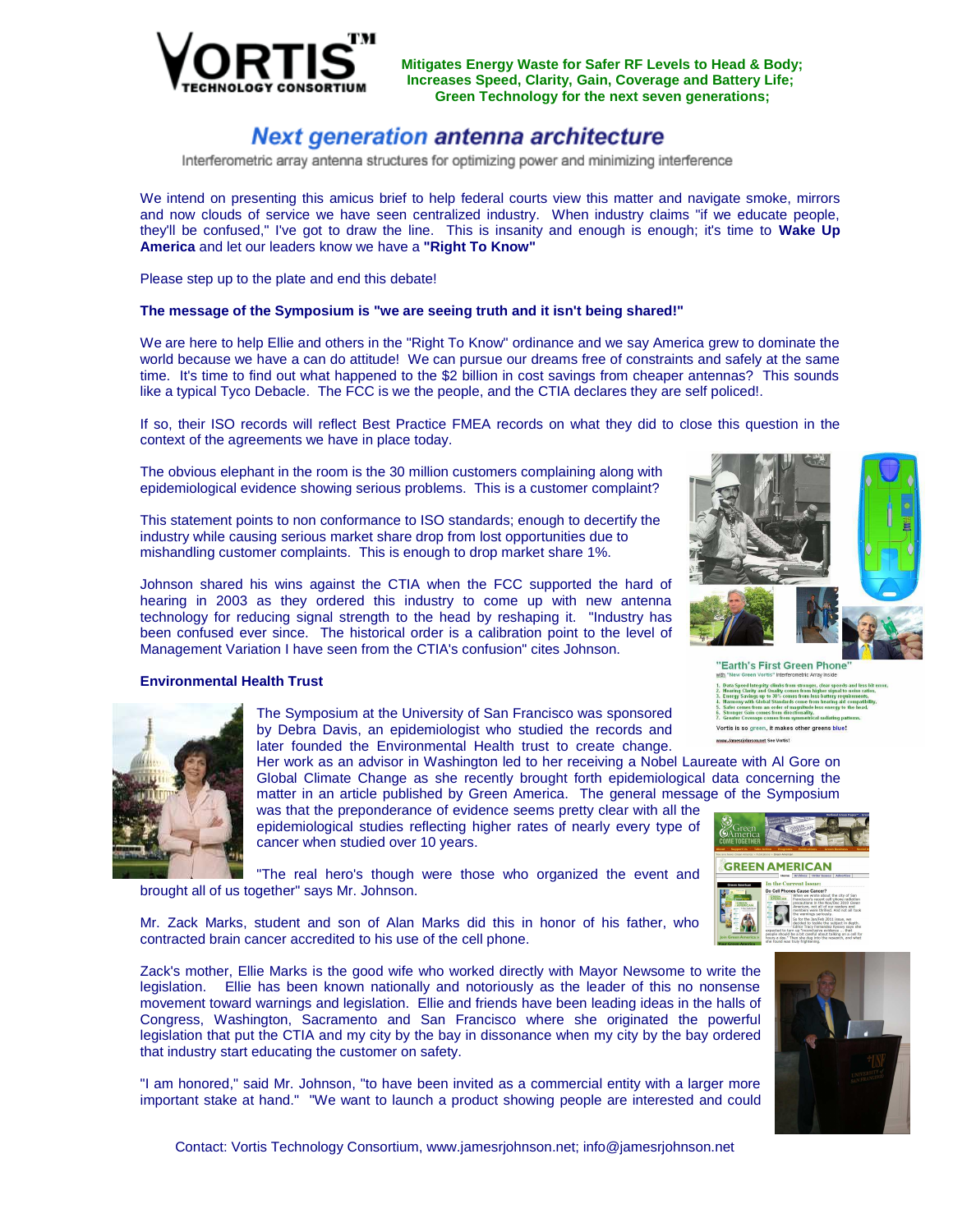

### Next generation antenna architecture

Interferometric array antenna structures for optimizing power and minimizing interference

care less about dollars if it helps. We want to show that Alan Marks and family are not victims; they are casualties and wounded soldiers against a war raged against humanity by CTIA obstructionism.

Mr. Johnson was awarded "Innovator Visa" by the UK Government based on his award winning technology brought to the UK. He has worked with top management in Silicon Valley implementing standards for over 30 years and has spoken about it on live TV, Washington D.C., and several talks around the world where his insights into humanistics, process and requirements are unmatched.

"It works when it's worked" says Johnson and he's now solving one humanities most prolific question: **Can you hear me now**?

The success of his last efforts was a collaborative undertaking as he worked with the ANSI Chair for Standards for Cell Phones, top management of two major telecoms and the Hard of Hearing leadership.

=====================

### Technology Tuesday, June 17, 2008 WORLD U.S. N.Y./REGION BUSINESS TECHNOLOGY SCIENCE HEALTH SPORTS OPINIO CIRCUITS CAMCORDERS CAMERAS CELLPHONES COMPUTERS HANDHELDS HOME VIDEO MUSIC P **NEWS WATCH: COMMUNICATION; Hearing** Aid and Cellphone Call a Truce

**By MARC WEINGARTEN** Published: November 27, 2003, Thursday

The New York Times



Wireless technology has not been kind to most people who wear hearing aids: because the older models lack internal shields to segregate digital frequencies, the devices are vulnerable to interference from cellphones. As a result, some 12 million people around the world are said to hear a buzz or static during cellphone conversations.

Myers Johnson, a San Francisco company focusing on products that give the hearing-impaired better access to telecommunications, has developed an antenna to banish the annoying garble. The Vortis antenna clips onto the phone and reduces the amount of energy the phone emits laterally toward the user's head, reducing interference and improving clarity. The antenna also increases the phone's signal strength by redirecting the energy toward the front and rear of the user, the company says.

Wireless technology has not been kind to most people who wear hearing aids: because the older models lack internal shields to segregate digital frequencies, the devices are vulnerable to interference from cellphones. As a result, some 12 million people around the world are said to hear a buzz or static during cellphone conversations.

Myers Johnson, a San Francisco company focusing on products that give the hearing-impaired better access to telecommunications, has developed an antenna to banish the annoying garble. The Vortis antenna clips onto the phone and reduces the amount of energy the phone emits laterally toward the user's head, reducing interference and improving clarity. The antenna also increases the phone's signal strength by redirecting the energy toward the front and rear of the user, the company says.

The antenna, which is expected to reach stores by the end of the year at a suggested price of \$79.95, will work with a variety of Nokia phones, and Myers Johnson says it is working with other cellphone manufacturers on potential compatibility. More information on the antenna is available at www.thevortis.com. Myers Johnson says it is preparing a special service package that will include a free phone. For more details, send a message to info@thevortis.com. Marc Weingarten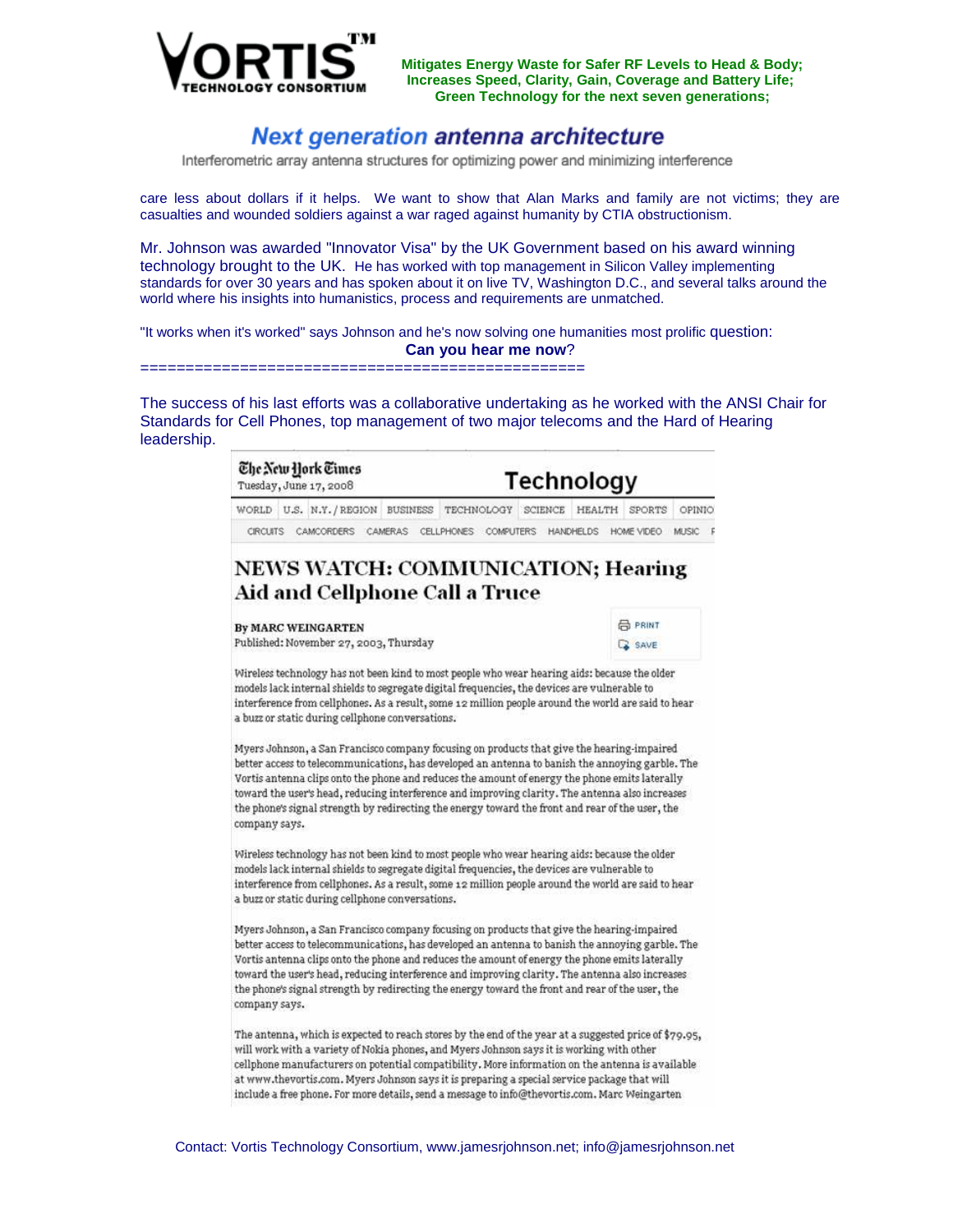

## Next generation antenna architecture

Interferometric array antenna structures for optimizing power and minimizing interference

**Lord Kelvin said, "**when you can measure what you are speaking about, and express it in numbers, you know something about it; but when you cannot measure it, when you cannot express it in numbers, your knowledge is of a meager and unsatisfactory kind; it may be the beginning of knowledge, but you have scarcely, in your thoughts, advanced to the stage of science, whatever the matter may be."

Jim Johnson says, "when you show management measures from a dashboard in the vehicle, change comes automatically since no one wishes to be perceived as an obstructionist or with harmful intent.

#### **Array Technology: Next Generation Antennas for Cellular Technology.**

Enables Hearing Aids, Enhances Performance, Reduces SAR, Mitigates Energy Loss to Head

Prepared by James R. Johnson, President/CEO Vortis Technologies Ltd. 650 595 8888. Additional information may be obtained on the web at www.jamesrjohnson.net.

#### **Abstract (delivered to FCC, 2003 that supported change)**

James R. Johnson provides this paper to present arguments in favor of the use of an Interferometric Array Antenna commercialized under the name Vortis for the improvement of compatibility between hearing aids and cellular telephones (HAC) as required by Section 68.4(a) of the Federal Communications Commission's rules governing hearing aid-compatible telephones.

The Vortis is an advanced antenna concept for cell phones that improve performance when compared to omni-directional or semi-directional antennas. When integrated under a set of reasonable design rules, the Vortis enhances far field gains, reduce near field interaction with the head and hearing aid and provide other improvements of a handset or other wireless devices. The Vortis is a passive, dual element, 180 degree phased end-fire array antenna operating at frequencies tested from 800 MHz to 1950 MHz with positive results that show enhanced mobile handset performance by improving the distribution of radiated energy.

The Vortis can be applied to most handsets to create a unique propagation pattern that reduce RF energy in the lateral near fields toward the head and hearing aid and enhances the RF energy in the far fields longitudinal to the elements. The unique figure 8 patterns of the Vortis results in reduced multipath interference, increased gain in the primary lobes and provides an ideal means for achieving hearing aid compatibility that can improve access to digital cellular phones for hearing aid users. The performance improvements offer a unique competitive advantage for handset makers and service providers (carriers) that do not require significant modifications or changes to pre-existing designs.

The Vortis also offers a quasi diversity configuration that can ultimately be integrated with RF MEMs as part of a front end MIMO structure as a means to advance 3G, 4G and 5G technologies.

The Vortis is currently produced as a printed element on a PCB and can be produced as a stamped part or a metallized plating process over plastic causing no significant real-estate requirements within the handset. The Vortis is a readily achievable solution available today that may be implemented to address several issues confronting handset makers and carriers. The Vortis may be retrofitted and at similar economies of scale, would cost around the same as existing handset antennas. VTL's third party testing of the Vortis reveals unique and attractive qualities that offer competitive advantages when evaluated with other means or methods having similar goals.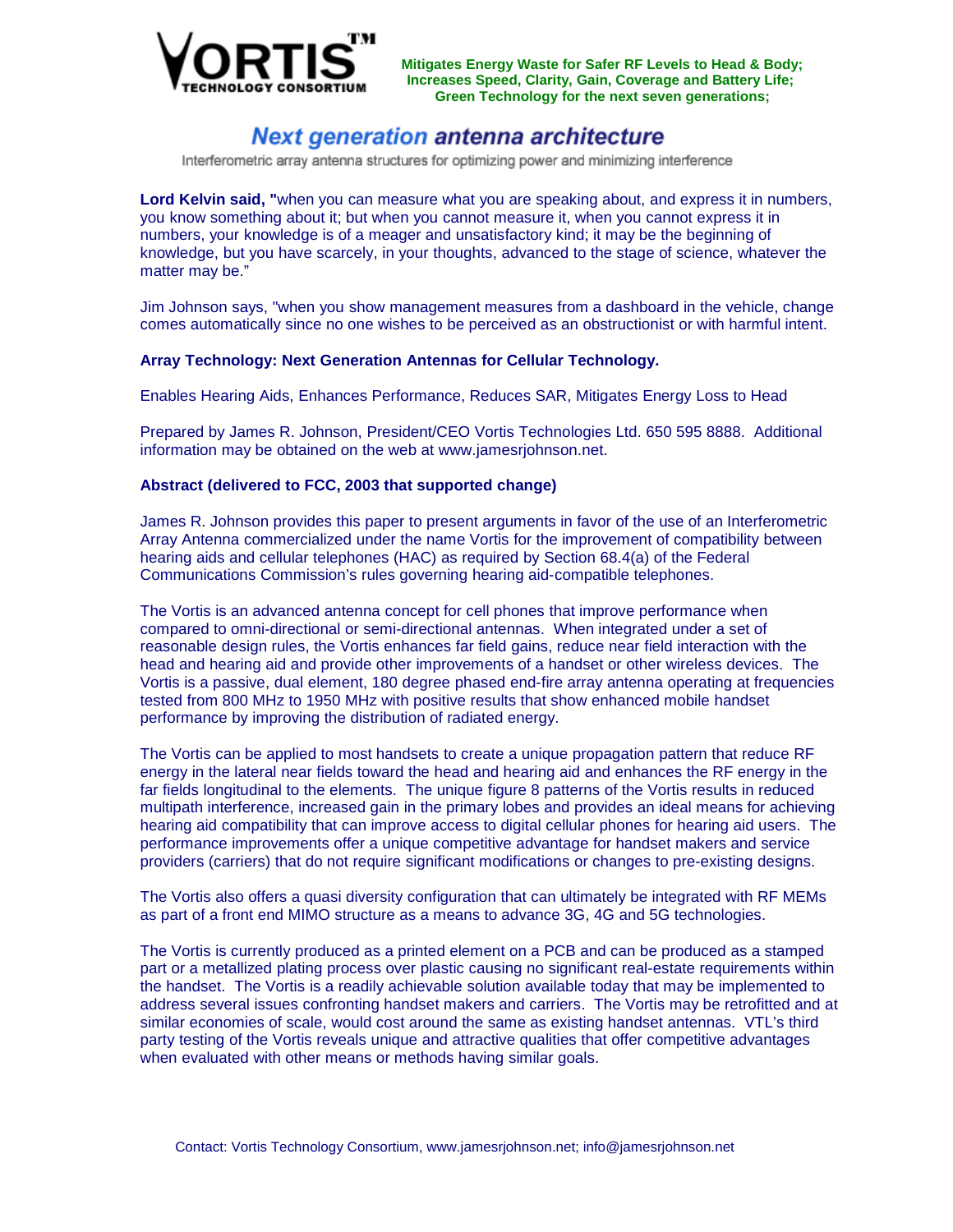

## Next generation antenna architecture

Interferometric array antenna structures for optimizing power and minimizing interference

NOTE: It was discovered during testing that the unique propagation patterns of the Vortis actually provide greater azimuthal coverage when used next to the head. This unique new discovery (see comparative wave propagation patterns below) could have significant safety impact for all users of cellular phones since it offers the lowest SAR solution while providing maximum performance ratings. The Vortis exceeds U4 ratings [best hearing rating] while increasing gain and efficiency.

### **Introduction**

Hearing Aid and Digital Cellular Phones continue to have radio frequency (RF) interference and electromagnetic (EM) interference and no means to interface with T-Coil pick ups in hearing aids. Technical consortiums, carriers, OEM's and other entities have been studying this issue in order to meet compliance mandates of this multivariate problem. This is the basis for the hearing aid compatibility controversy that has endured for years. There are three primary concerns: (1) radio frequency interference (RFI) noise based on the normal use of a hearing aid with the handset's antenna next to the head within the antenna's near field range; (2) electromagnetic interference (EMI) noise caused from backlighting, liquid crystal displays, power surges within the circuitry or EMI leakage and (3) lack of a telecoil compatible signal generated from the cellular handset. This paper addresses the RFI component of these three critical issues.

VTL is commercializing the Vortis as a means to offer a controlled, localized field strength reduction for the purpose of minimizing radiated field interactions with hearing aids and user's head and hand during normal use of a handset. In contrast to other widely utilized methods, the Vortis does not rely on delicate parasitic coupling of radiating elements for the control of RF energy (directors, reflectors, shields, etc.). The Vortis achieves its benefits by exploitation of active, destructive interference capable of nulls as much as 20 to 40 dBi (1/100 to 1/10,000 reduction in intensity) depending on the host circuit design and surrounding structures and use. Typically 15 to 25 is expected in most handset form factors. Loading and surrounding environment does cause variation while internal testing shows these effects can be tuned to meet average goals based on average use. In its current embodiment, two elements may be incorporated on the circuit board, embedded in the handset casing or attached to a handset. These two elements emit two opposite polarity fields so that they annihilate each other in defined regions. Elsewhere, these fields contribute constructively to increase antenna performance.

On July 10, 2003, the Federal Communications Commission (the commission) adopted a Report and Order asking the hearing aid and carrier industry to address this issue partially within 18 months of the order. This order requires a reduction in RF signal toward the hearing aid. VTL's studies were presented to the commission and a petition was filed with the commission for a rule change/clarification contained in Part 24.232, 47CFR24.232, in order to allow innovative use of directional antennas with cellular phone handsets in support of HAC. The petition for rule change may be found in the commission's WT Docket No. 01-309, NPRM related to reexamination of exemption granted to personal communications services devices from the Hearing Aid Compatibility Act of 1988. The commission responded citing no changes were necessary to bring new highly directional antenna technology to fruition.

### **Advantages of the Vortis:**

1. Passive handset solution to HAC with minimal plastics or mechanical changes that can be retrofitted without changes to the manufacturing line and scaleable to the potential user base.

- 2. Reviewed and generally accepted as an accessory by HAC and access groups around the world.
- 3. Offers greater azimuthal coverage, gain and efficiency over conventional embedded antennas.
- 4. Reduces SAR to lowest possible standards if incorporated as a full solution for HAC and SAR.

Contact: Vortis Technology Consortium, www.jamesrjohnson.net; info@jamesrjohnson.net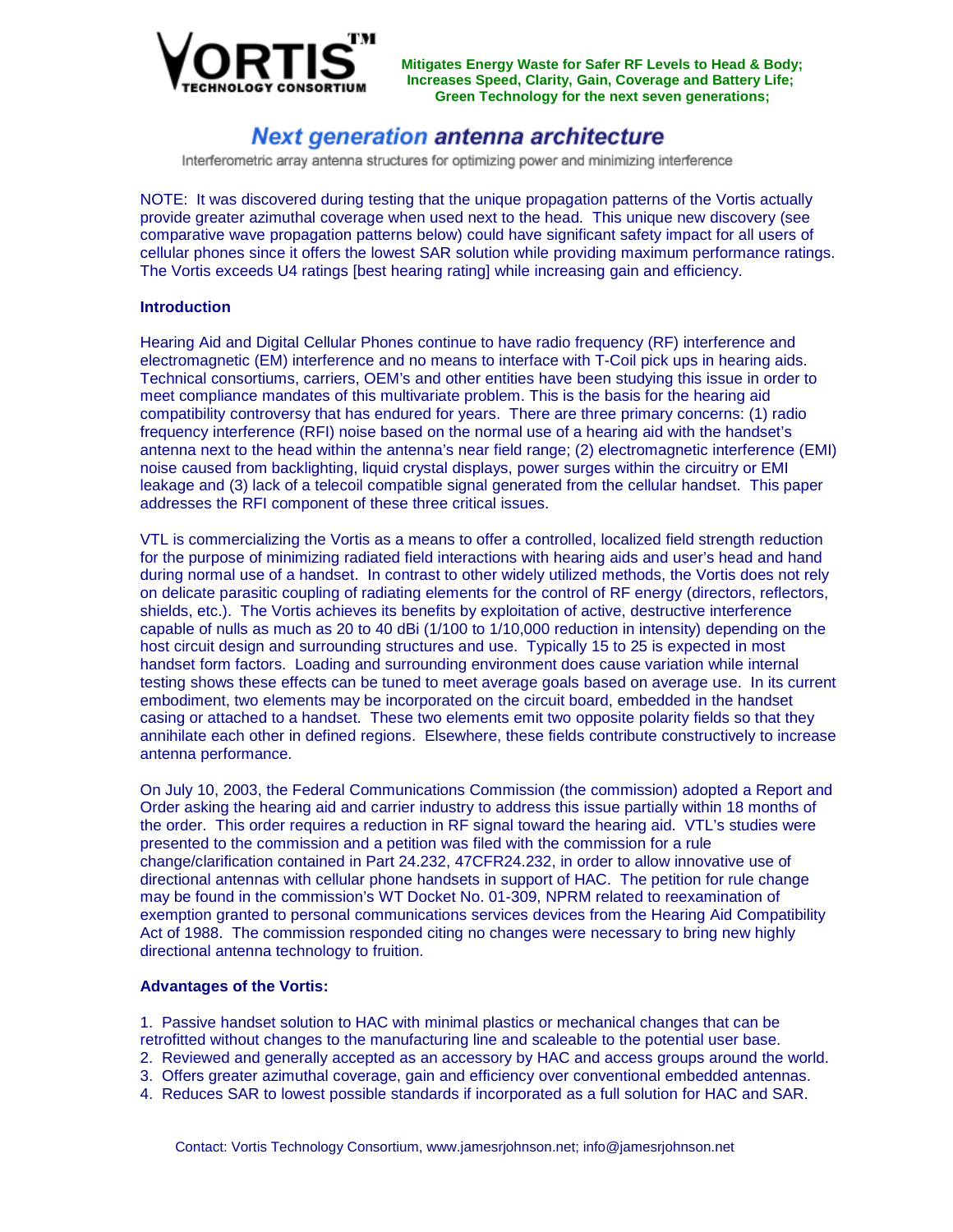

## Next generation antenna architecture

Interferometric array antenna structures for optimizing power and minimizing interference

### **New Look for Cell Phones Create Competitive Advantages**

Creating competitive drive by consumers frequently comes from visible technology enhancements. This was apparent in the early 90's with Motorola's new StarTec (the first flip phone). In the late 90's Nokia introduced the first embedded antennas and a surge of new sales was recently experienced with color screens and cameras. Increased market share was a result of visible and practical enhancement technologies. As disruptive technologies, these freshly-conceived products or services threaten the entrenched positions of established market share. With feature rich handsets being released regularly and a diverse, competitive environment becoming more and more fierce, VTL has created the Vortis to reshape energy around a handset and reduce the radiated signal toward the hearing aid and head while improving signal strength, efficiency and performance of a handset by as much as 30%.

This new handset style will generate excitement with new users and cause on-lookers to take a second look. Early adopter service providers could build a sustainable competitive position on performance, esthetics and compliance.

Sales success for handsets has always depended on the right combination of features, fashion and design esthetics. Battery life, processing power, size and cost are also key drivers that provide differentiation. For new breakout technologies to come to fruition, the design process often takes enormous capital investments and usually requires several years to roll out.

### **What is the Problem?**

The proximity of a handset to a user's head will not likely change for several years. Because of this, the hearing aid and head are found within the near field of the mobile handset's antenna (embedded, whip or helical stubby). This proximity and near field range causes three problems:

1. Antenna coupling with head and hand reduces RF signal performance due to RF energy absorption.

2. Demodulation of the radio frequency (RF) pulses for digital cell phones causes interference sounds in the audio mode of most hearing aids, rendering them useless.

3. Coupling with the head and hand loses energy, heats up the head and requires specific absorption rate (SAR) regulatory limits.

Because of this there are severe efficiency losses that cause reduced performance.

- 1. Signal strength (Gain) is reduced by as much as –1 to -3 dB or more.
- 2. Efficiency in power usage is reduced by 25% or more.
- 3. Pattern coverage around the user is reduced by as much as 20% or more.
- 4. Bandwidth changes due to parasitic coupling with the head cause de-tuning.
- 5. Range and clarity are reduced proportionately.

Given the rich scattering propagation environments of today's link budgets, these reduced properties and increased directionality are rarely noticed. However, in environments where optimum performance is an advantage or when compared to less capable equipment, performance is noticed.

The Vortis antenna has the ability to reduce near field emissions by as much as 15 to 25 dBi in an idealized form factor with general expected reductions of around 20 dBil toward the head and hearing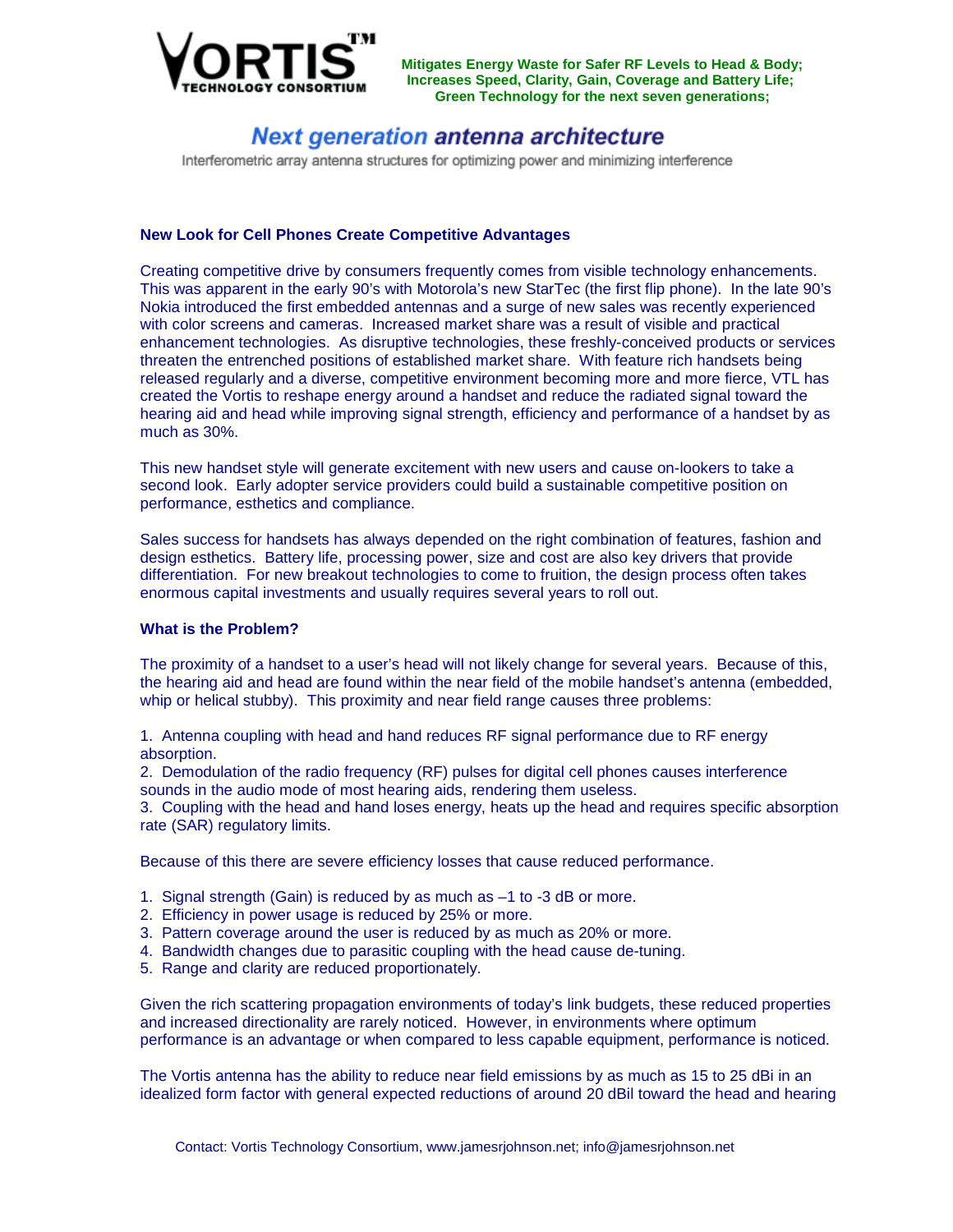

## Next generation antenna architecture

Interferometric array antenna structures for optimizing power and minimizing interference

aid. In addition, the Vortis can provide far field gains of 1 to 2 dB with greater azimuthal coverage for improved uplinks.

Because the antenna reduces RF energy to the user's head using near field nulls, it drastically reduces head and hand interaction making it ideal for HAC and SAR compliance.

### **Antenna & Vortis Technology**

Antenna selection and combining methods have advanced rapidly over the last five years as suppliers and handset makers strive to improve antenna capability, performance, cost, style, and configurations to meet regulatory requirements. Public consortiums and private enterprises have been focusing on new materials, improved modeling techniques, multi-segmented antenna systems and test processes that support the introduction of new technologies. As the industry progresses to 2.5G, 3G and 4G technologies, diversity antennas (spatial, polarization, angular, time, phasing, frequency, etc.) will be utilized more often and across more platforms in order to mitigate signal losses from fading or provide secondary signal pathways that can be combined to increase the paths of RF signal and thus improve data transfer capacity and reliability.

Simple diversity arrays have always been used in base stations in order to mitigate fading as mobiles move about. Intelligent antenna phased arrays are new to the infrastructure and are being tested and implemented. Some handset makers have active antennas operational and ready for launch in specialized niche environments. These IA's will be utilized for beam steering to/from a mobile unit and follow the strongest signal in order to improve the uplink and reduce interference with other mobiles.

Although small mobile arrays have the potential to improve handset performance, these smaller arrays have not been readily achievable relative to costs and spacing constraints. Spacing between elements is limited to the width of handsets, which is generally less than 15% of the wavelengths. Phased arrays operating within these near field constraints usually result in the system becoming strongly coupled due to mutual interaction. If the mutual coupling between elements can be resolved, phased array antennas for handsets could offer several advantages as described herein.

Two antennas, separated by a fraction of a wavelength, can provide sufficient diversity to combat multipath fading. Diversity antennas for handsets may prove particularly valuable for operation inside buildings, where smaller differences in signal-path length are encountered routinely. Based on what's been learned about signal propagation in urban settings, it is believed that equipping handsets with array antennas will provide performance improvements. Technology roadmaps, research and patents of most firms have been focused on array technology as a means to improve reliability in downlinks (base station signals) and uplinks (handset signals). The results of these improvements can produce:

- 1. Faster data transfer resulting from stronger signal,
- 2. Signal to Noise ratio increase produces higher quality hearing and clarity,
- 3. Longer battery life for more efficient energy use qualifying the technology as "Green,"
- 4. Harmonizing regulatory compliance for hearing aid compatibility and SAR,
- 5. Lowest SAR and thus the safest technology for kids use of cell phones,
- 6. Improved signal strength and multipath interference from less scattered signal,
- 7. greater coverage as it reduces signal loss to the head and spreads outward signal better.

As array technology focuses primarily on interactive systems using algorithms, DSPs and new chipsets, there is an opportunity to introduce a passive array technology today that will allow the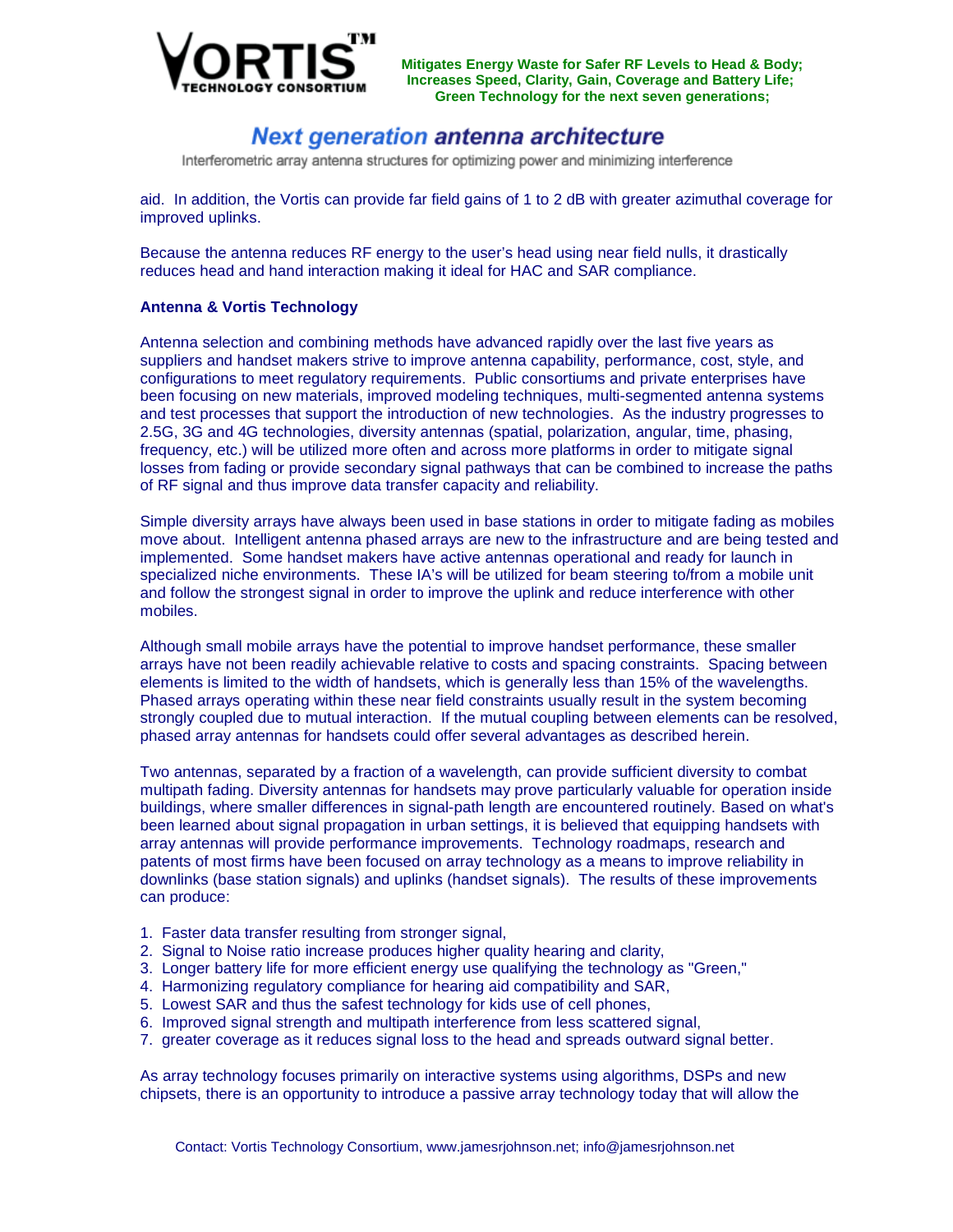

## Next generation antenna architecture

Interferometric array antenna structures for optimizing power and minimizing interference

adopter a means to immediately jump ahead of competition while moving closer to the long term goals of array technology.

Business, Design & Technology Environment

In the arcane world of antennas, innovative engineering companies have created claims about newpatented technologies on all fronts. Greater range, higher reliability, more consistent performance, more reliable uplinks, higher efficiencies (95%), smaller sizes, less ground plane requirements, increased bandwidth (greater than 10%) tailorable-to-application, tailorable directionality, highly localized, smaller near fields (immunity to proximity de-tuning), good impedance matching, relatively good VSWR and of course, reduced costs. Actually meeting all of these requirements simultaneously would, of course, be counter to the nature of electromagnetic physics. Most RF Engineers appreciate this.

Antenna designers ultimately end up compromising a balance between performance, configuration, capabilities, size, cost and regulatory aspects as best as possible. As opposing forces, these aspects are inexorably tied to the design and geometry of the specific handset. When traditional handset designs utilize an interactive approach to antenna designs, a more effective overall program is developed and many claims are realized. However, under certain of today's constraints, many of these claims cannot occupy the same product at the same time nor are they readily achievable in the business environments needed by handset makers and carriers. In addition, claims and specifications are usually frequency-specific that vary with operating ranges.

It is likely that there are nearly 2 million users in the U.S. who will want or require a HAC handset. This could amount to over 6 million globally. Compared to the total user base and over 700 million new handsets sold annually, the HAC number is relatively small compared to other business requirements. However, the impact to HAC users is of far greater value and therefore very much worth the effort given a proper implementation. If a solution for HAC can be combined with a performance enhancement antenna, then the overall value of a HAC solution is substantial to the carrier and handset maker.

New concerns regarding performance and operation of antennas today are focused on measurements against the user's head and hand. This is a new testing protocol. Measurements are executed in a free space environment and most antennas operate under the following general performance requirements:

1. Total Radiated Power Gain is at around -1 plus or minus 1 dB.

- 2. Efficiency (EIRP) is around 30% to 50% more or less.
- 3. Pattern coverage averages out to 320 degrees while normal handsets are around 300 degrees.

4. Transmit and receive bandwidths for cellular frequencies: around 70 Mhz (824-849 xmt, 869-894 rec) and for PCS frequencies: around 140 megahertz (1850-1910 xmt, 1930-1990 rec). Added bandwidth is needed to accommodate world phones operating in Asia or Europe.

5. Return losses for these operating bands are at around 2.5:1 and 3:1 in the receive frequencies giving the transmit bands more efficiency than the receiving.

Full testing includes both free space measurements and measurements using a phantom head and hand. Comparisons with before and after can be performed to show variations in performance at different configurations. 3D testing in anechoic chambers provide recorded power over all the angles to come up with a total effective radiated power (ERP) metric. Drive tests are performed to determine frame error rates and battery usage.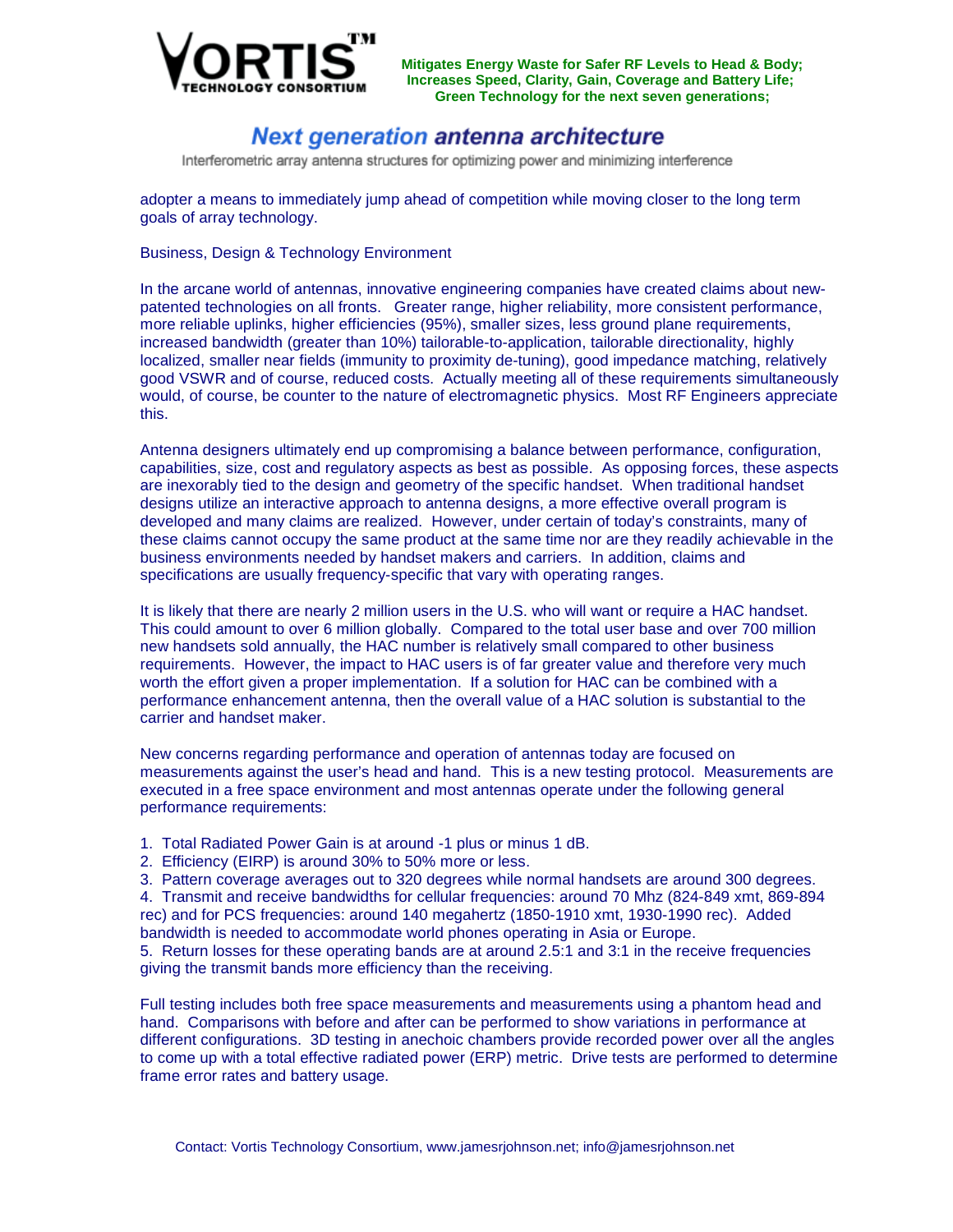

### Next generation antenna architecture

Interferometric array antenna structures for optimizing power and minimizing interference

Given the relatively small economies of scale for meeting the HAC requirements, VTL has prepared a plan to retrofit the Vortis into selected handsets under the sanction of the handset maker and carrier. This retrofit program will be executed by a pre-approved ISO 9000 certified supplier for OEMs in order to minimize the supplier management overhead. In addition, VTL has working relations with hearing organizations around the world who can provide distribution within the hearing channels. It is possible that a handset maker and carrier can have a HAC certified handset available before the end of 2004 with virtually little cost invested.

### **Antenna Operating Environment**

A 1996 IEEE study pointed out that because portable handsets operate in close proximity to a human being, an important consideration involves the interaction of the radiated electromagnetic fields with the nearby biological tissue. This also holds true with the hearing aid. The computations revealed the human operator influence on antenna performance. The simulations presented for representative handset/tissue geometries revealed that the tissue exercises a noticeable effect on the antenna input impedance, radiation patterns, and gain for both external and internal configurations. The numerical simulations reveal that the "tissues absorb between 35% and 68% of the power delivered to the antenna for a head/handset separation of 2 cm."

This loss of signal has caused omni antennas to become directional antennas during operation. The far field propagation patterns when used next to the head are significantly distorted in gain and coverage. Considering these factors, antenna performance changes when tested in the intended operating environment.

- 1. Gain is reduced by as much as –1 to -3dB or more.
- 2. Efficiency is reduced to 25% or more.
- 3. Pattern coverage is reduced by as much as 20% or more.
- 4. Bandwidth changes due to parasitic coupling.

Given the rich scattering propagation environments of today's link budgets, these reduced properties and increased directionality are rarely noticed. However, in environments where optimum performance is an advantage or when comparing to less capable equipment, performance is a strong competitive edge.

The Vortis, with it's broad beam, high gain forward and rearward and deep nulls actually reduce head and hand coupling.

### **Hearing Aid Compatibility**

Linked to one aspect of the HAC resolution is the need to produce a field strength reduction in the near fields substantially to reduce the hearing aid interference. In the FCC's Report and Order for HAC, they wrote: (2) require certain digital wireless phone models to provide reduced radio frequency (RF) interference (i.e., meet a "U3" rating under the ANSI standard). [ANSI C63.19 Technical Standard]

The U3 code requires less than  $36 - 41$  dB(V/m) representing an approximate 10 dB reduction in signal strength. Most handsets operate at around 75 to 150 dB (V/m) at the location of the ear. The highest rating of the standard (U4) calls for a 15dB reduction in energy or much less than the 36 dB(V/m).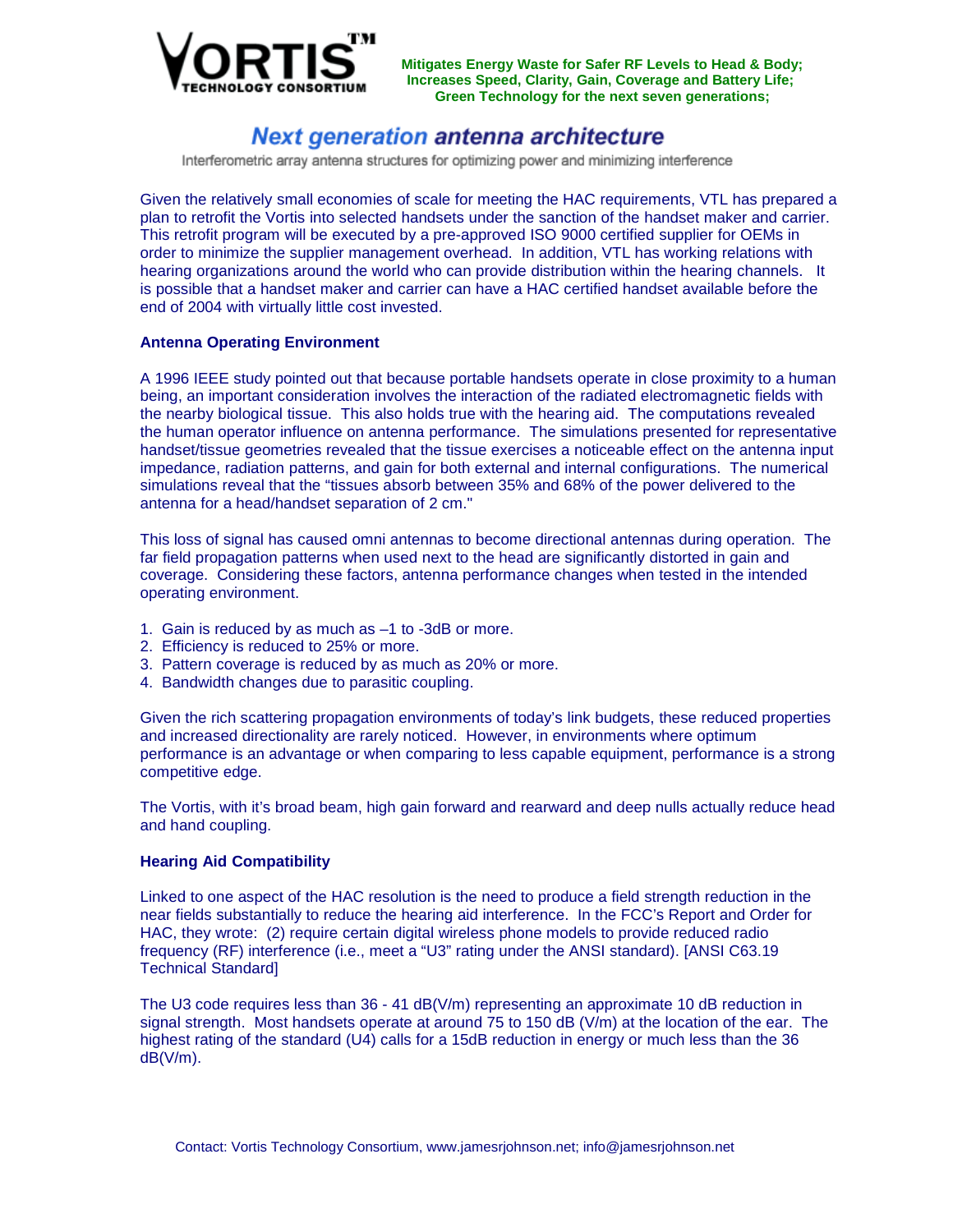

## Next generation antenna architecture

Interferometric array antenna structures for optimizing power and minimizing interference

NOTE: It is ironic that the FDA recommends one discard their broken microwave oven if leakage exceeds 15 V/m while cell phones recommend up to 150 V/m next to the head; same frequency.

The Vortis can provide as much as 20 to 30dB reduction when integrated well. It has been measured to 8 V/m in the peak null for HAC under an ANSI C63.19 test standard and has the potential for greater reductions when tuned effectively. The average reduction is generally sufficient to pass maximum requirements.

#### **Regulatory Perspective:**

Antenna technology and basic requirements have been developed under a basic isotropicity rule Part 24.232, 47CFR24.232 based on the assumption that a minimum isotropic standard was required to maintain adequate carrier connection.

On November 14, 2001 the commission was "Seeking Comments on whether public mobile service telephones should be required to be hearing aid compatible (HAC) in a NPRM pursuant to direction of the HAC Act. The Commission reexamined their exemption of public mobile service phones from the hearing aid compatibility requirements of that Act. Comments were due January 11, 2002, and replies were schedule for February 11, 2002. This was subsequently extended to July 10, 2003 when the Commission presented its report and order.

In developing the Vortis, VTL discovered concerns with CTIA and some carriers as to whether FCC regulations would allow for directional antennas since the effective isotropic radiated power (EIRP) call out in the regulations related to a spherical radiated pattern verses effective radiated power (ERP). Part 24.232(b) called for: (b) Mobile/portable stations are limited to 2 watts e.i.r.p. peak power (tolerance of  $+/- 2$  dB) and the equipment must employ means to limit the power to the minimum necessary for successful communications. Since the isotropic call out seemed contrary to directional antennas, VTL sought a waiver to the isotropicity requirement found in regulations. This is further outlined in VTL's Position Paper dated 11/14/02 as presented to the FCC and explained further in VTL's response to Docket No. 01-309 comments NPRMWT filed on 5/15/02.

The FCC's public response was made in the NPRM on August 10th 2003 stating: (#47) "A directional antenna manufacturer, Myers Johnson, Inc. (VTL), has filed a petition for revision of this rule. VTL believes that the rule, as it is written, prohibits the use of directional antennas." The FCC says that "the EIRP requirement does not in any way prohibit employing wireless phone directional antennas." The FCC went on to state: (#46) "Because such antennas have the potential to significantly reduce the RF interference to hearing aids, as well as provide efficiency benefits both to the wireless network and to battery life, there are several benefits that could be gained from their increased use in handsets."

The FCC further stated within the order that "contrary to assertions [that directional antennas could cause systemic problems], directional antennas have the potential to help mitigate the effects of multipath, improve frequency bandwidth performance, achieve higher gain, and provide better directional control over emissions."

With reference to Hearing Aid Compatibility, there are three primary documents:

- 1. Hearing Aid Compatibility Act of 1988;
- 2. Section 68. 4(a) of the Commission's Rules Governing Hearing Aid-Compatible Telephones
- 3. WT (Wireless Bureau) Docket No. 01-309, RM 8658 Notice of Proposed Rule Making

These three are cited as, HAC Act, FCC Part 68 and the NPRM. Additional regulatory issues are:

- 1. ANSI C63.19 Hearing Aid Compatibility standard for testing to the regulations.
- 2. 47CFR Part #24 Section, #232 Power and Antenna Height Limits, controlling antenna regulations.
- 3. CTIA's ERP Adhoc Test Plan and Handset Certification Program for testing to antenna requirements.